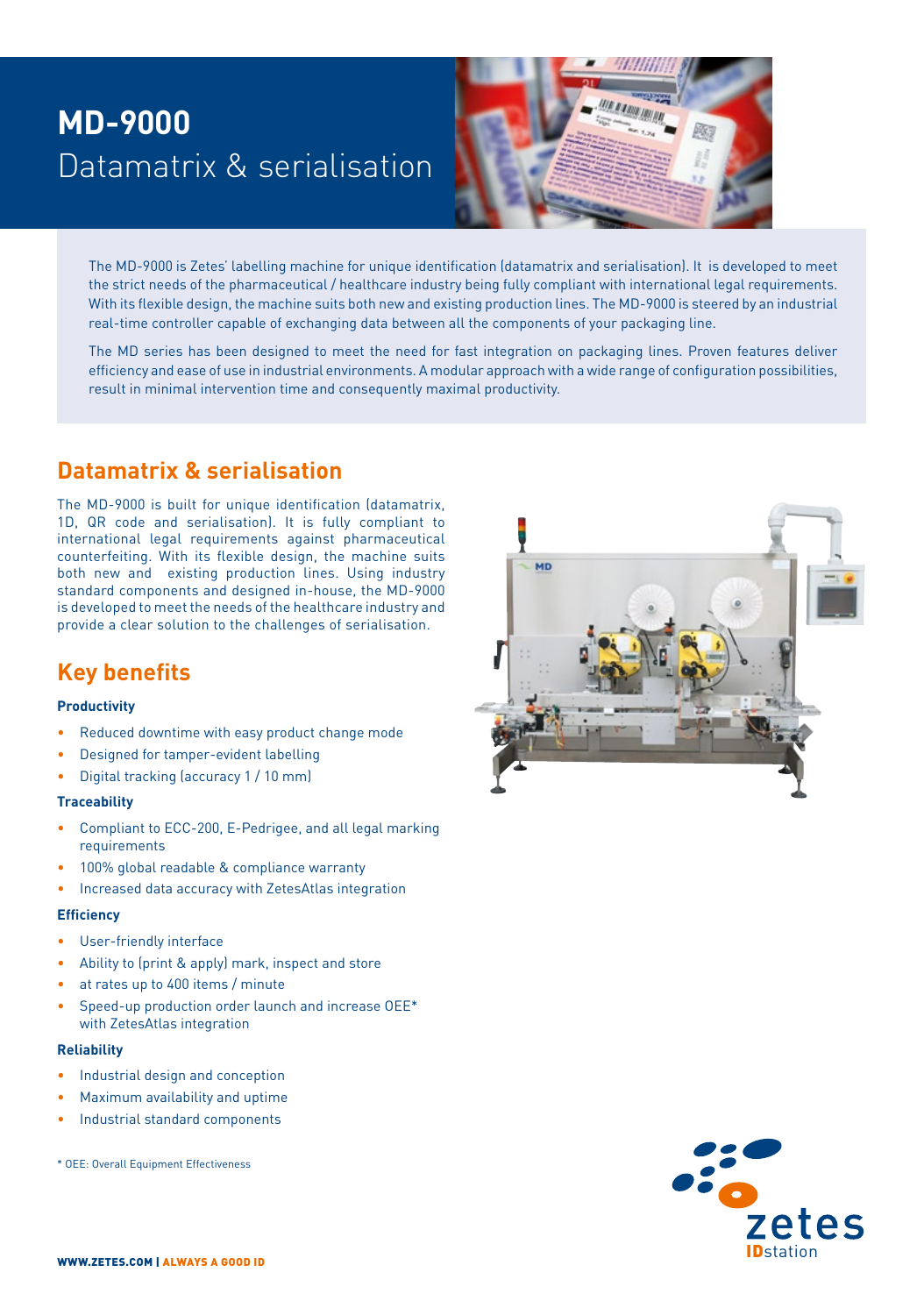



# Modular High-Speed Compliant Secure Balcony Ergonomic



## **Designed by and for the pharmaceutical industry**

Datamatrix marking and serialisation improves traceability and authentication of medicines and medical goods throughout the supply chain. With the MD-9000 you mark, label, seal and verify your medical products in line with the strictest standards of the pharmaceutical industry.

The MD-9000 has been designed and built based on the input of customers from the pharmaceutical industry. As a result, its features are adapted to the specific needs and highest quality standards of the industry:

- Balcony style construction eliminating risk of residue products
- Secure data-entry via secured network architecture
- Accuracy, precision and control in high-speed environments (up to 400 items / minute)
- Full stainless steel frame, height adjustable

#### **Marking, labelling, sealing, inspecting: a modular approach**

The MD-9000 offers various features that can be combined depending on the customer's needs:

- Datamatrix marking & control (print & verify), top or side positioning
- Vignette labelling, e.g. for social security purposes
- Safety seal labelling, for tamper evident packaging
- Multiple print technologies

With its flexible design, the machine fits into new as well as existing production lines.



### **Quality and reliability**

- Using industry standard components
- Optimal performance in high-speed environments
- Individual CE compliant fencing for alternating moving parts

### **Ease of operation**

Zetes' MD-9000 is unique in its focus on ergonomics. Designed by experts based on operator input, means good buy-in from new operators.

- Centralised pivoting touch screen for easy manipulation
- User / operator friendly interface
- Quick and easy tool free size changeovers
- Easy access for cleaning and maintenance
- No integral security fencing; individual CE compliant fencing for alternating moving parts
- Compact design, small footprint

#### **Complementary conveyors for optimal product manipulation**

The MD-9000 can be equipped with complementary hardware modules to ensure efficient marking, labelling and control in the most demanding environments:

- Top and bottom conveyors
- Side belt product return units
- Infeed centering conveyors
- Hand wheel operated side belts, adjusted from center, left or right
- Positive ejection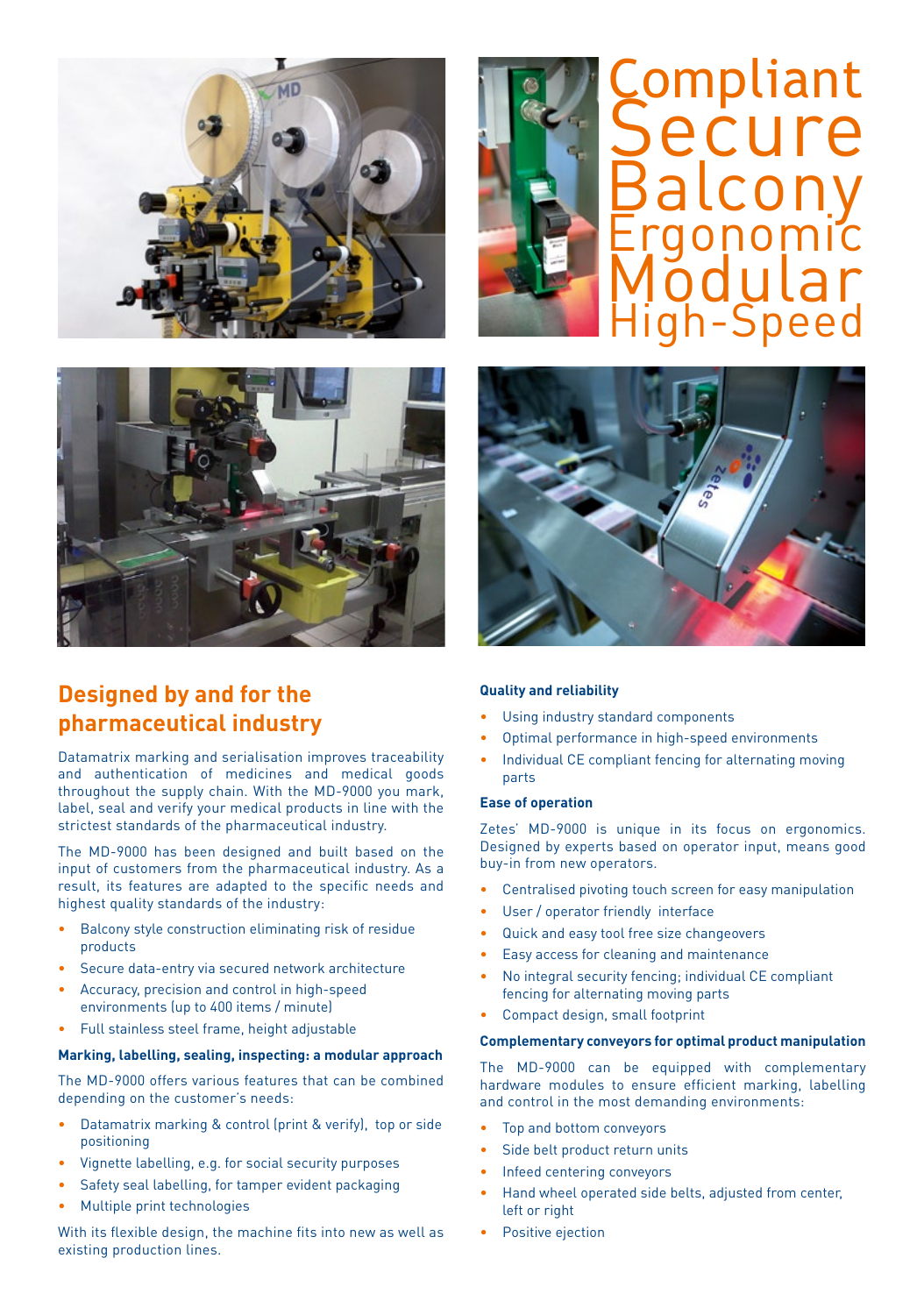### **Process overview**



### **A set-up tailored to you needs**



**MD-9000 P:** Print & Verification



**MD-9000 PV:** Print & Verification + Vignette Labelling



**MD-9000 PT:** Print & Verification + Tamper Evident Sealing



**MD-9000 PVT:** Print & Verification + Vignette Labelling + Tamper Evident Sealing